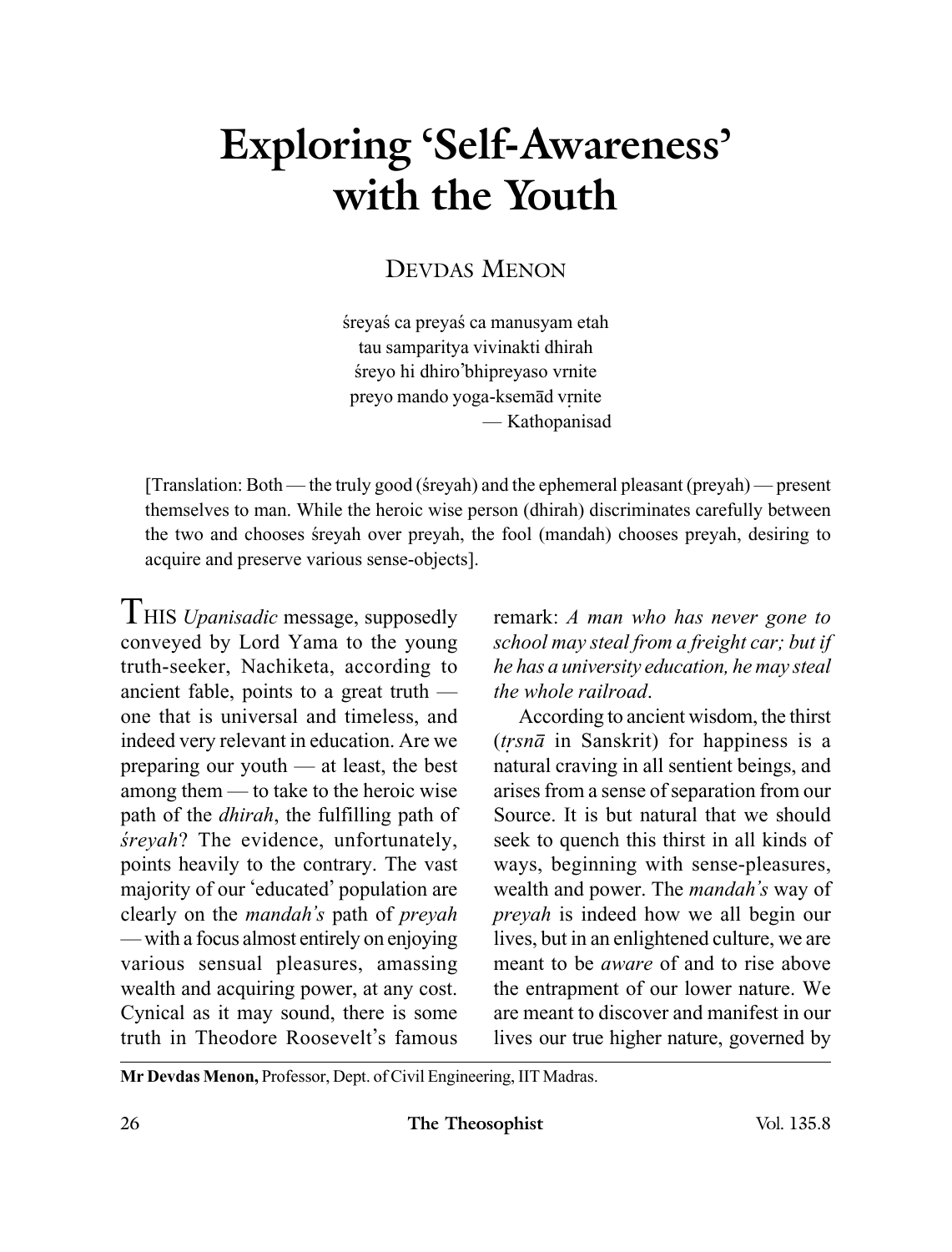*srevah*. Should not our education — at least in our best schools and colleges facilitate and inspire this full flowering of human potential? At present, it would appear that this 'flowering' is limited to highly specialized and narrow domains, and even here, the powerful forces of *preyah* tend to prevail and overwhelm.

#### **Existential Challenge for Youth in India**

In my opinion, the biggest existential challenge facing India's young people today is to think for themselves about who they really are, what they are doing, and why they are doing it. In the amazing economic and technological upsurge of modern India, where there is so much promise, millions of young people all seem to be getting on the same train.

They appear to be moving in lock- step, striving to get good jobs, so that they can get married, have children, and be able to send their children to good schools, so that they can get good education, get good jobs, and get married, and have children, and so on. There's a lot of drive and ambition, but not a lot of deeper introspection or consideration of the fundamental philosophical and metaphysical questions about who we really are and why we are here.

— Andrew Cohen

There is so much pressure on our youth — from all sides: parents, society, media — to 'succeed' in the 'rat race' that they fail to look inward and discover where their true inner calling lies. Many of them are driven into aspiring to become engineers and doctors, while their aptitudes may well lie elsewhere. Even those who discover, through their college education, that their aptitudes indeed lie in the fields of core engineering and medicine, find themselves strangely compelled to abandon their calling, falling prey to the relentless forces of *preyah* sweeping across our culture. Thus, we see some of the best IIT students, who would have made excellent engineers and researchers, ending up in finance and software, tempted by the mindboggling salaries that they are offered. Indeed, they are persuaded to do so by their own parents, who celebrate their success at being able to earn, in a short time, wealth that they have not seen in their entire lifetime. Likewise, in the field of medicine, even the best students, who find that they have a natural calling for healing, abandon this calling to choose the most popular and lucrative options.

Hardly anyone pauses to reflect and ask: *wherefore*, *whither*? These basic questions often emerge at a later stage — the socalled 'mid- life crisis'. It is, of course, never too late to take to the path of the, *sreya*, but it is not easy to do so, when the brilliance of one's youthful energy has ebbed away and one finds oneself 'burnt out', fatigued and rather disillusioned with life. It takes significant courage, inspiration, discipline and aspiration to become a *dhirah*; the earlier, the better! Besides, often, we find people in their later years, looking more for solace and therapy, rather than authentic growth.

The crisis that we see witness within ourselves is reflected in the chaos that we see outside, for which we are all collectively responsible — the terrible disparity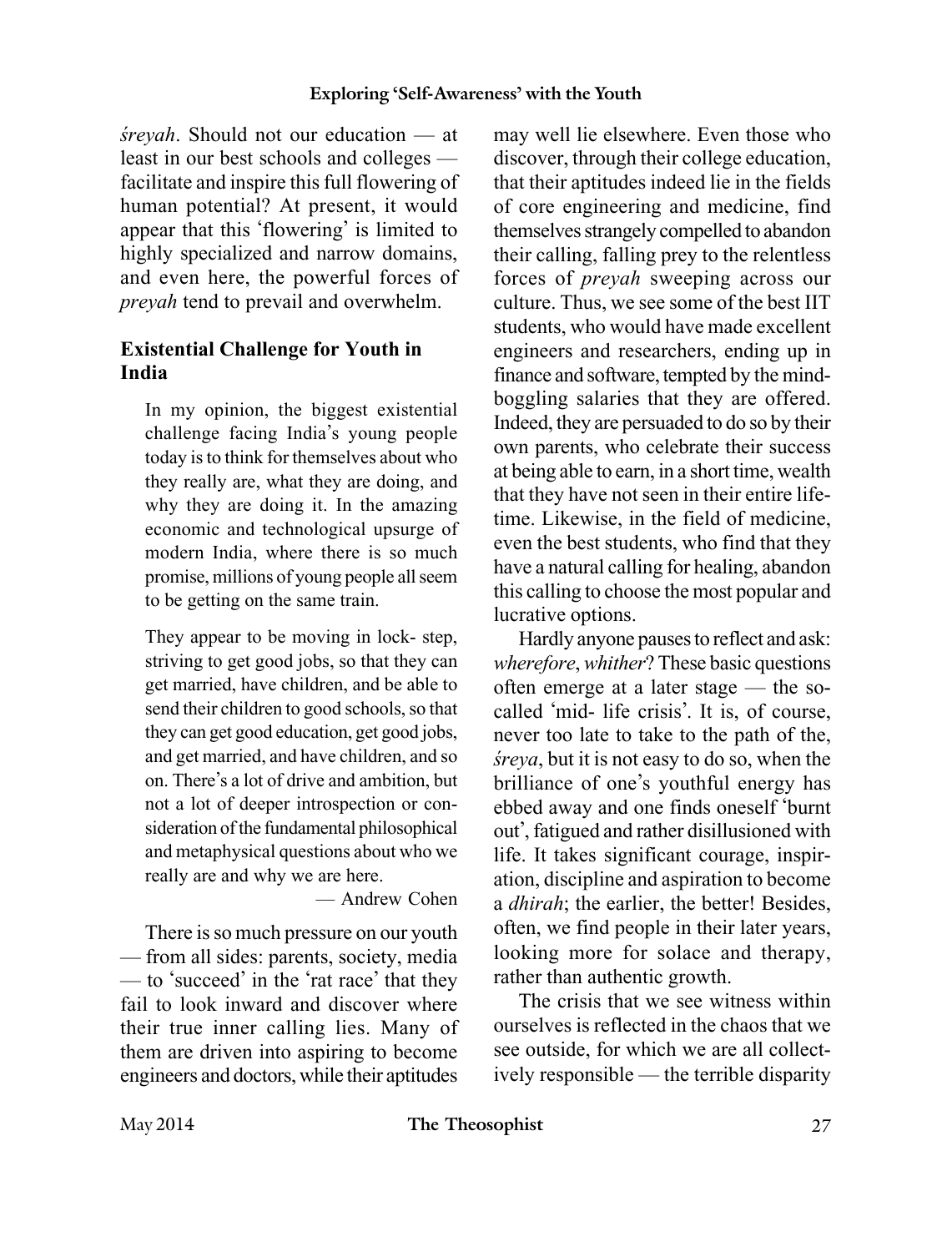of poverty and abundance, side-by-side, the growing pollution and irreversible damage to ecology and environment, the unbridled corruption at all levels, and the incapacity of politicians and leaders, nearly all of whom seem to be lost in the trappings of *preyah*. It is so easy to get submerged in a feeling of hopelessness, and yet nothing can be more damaging to us than to lose hope and faith, and get into victimization and the blame game. We need to do all that we can, in our respective limited spheres, to move ourselves and inspire others along the path of sreyah.

### **Exploring 'Self Awareness' with Youth**

Of what avail is it if we can travel to the moon, If we cannot cross the abyss that separates us from ourselves?

This is the most important of all journeys, And without it, all the rest are useless.

— Thomas Merton

At IIT Madras, we have been exploring various ways of introducing 'inner' development in education. These have been mostly 'extra-curricular' in nature, using various fora, such as *Reflections* and *Vivekananda Study Circle*, involving mostly talks and discussions, which dwell on diverse themes. We realized the need for a sustained structure to these programmes in order to serve meaningfully the objective of facilitating authentic inner transformation. Thus, we came upon the idea of developing a regular course that is part of the curriculum, and not something extra-curricular. We wanted the course to be 'exploratory' in nature, unlike the other courses in the Institute. The approach had to be 'open', rather than prescriptive, while at the same time, aiming to be deep and transformative.

In October 2011, the Senate of IIT Madras approved a proposal for starting a 3-credit 'free elective' course on *Self-Awareness*, open to all interested students of the Institute, PhD to BTech, *to enable students to understand self-awareness based on traditional Indian wisdom and modern approaches; to learn to find inspiration, take responsibility for one's inner life; to live with integrity and contribute creatively towards the well- being of all*.

This course has been run three times since January 2012, and the response from the students who 'credited' the course and others, has been overwhelmingly positive. Based on this experience, we are now offering an advanced course in *Integral Karmayoga*, dealing with *spirituality in work*, and is based primarily on some of the universal teachings from the *Bhagavadgitâ* — described in the words of Sri Aurobindo as *our chief national heritage, our hope for the future*.

#### **'Self-Awareness' ?**

Youth are, by nature, intellectually inclined; but too much thinking can be a handicap when it comes to holistic development. Our students and faculty train themselves to think a lot, because thinking indeed is a primary function in the academic world, where spoken sentences commonly begin with 'I think . . .': it is relatively rare to hear anyone here say 'I feel . . .' While thinking indeed is a tremendous strength in academics, and in general, in reasoning and conceptual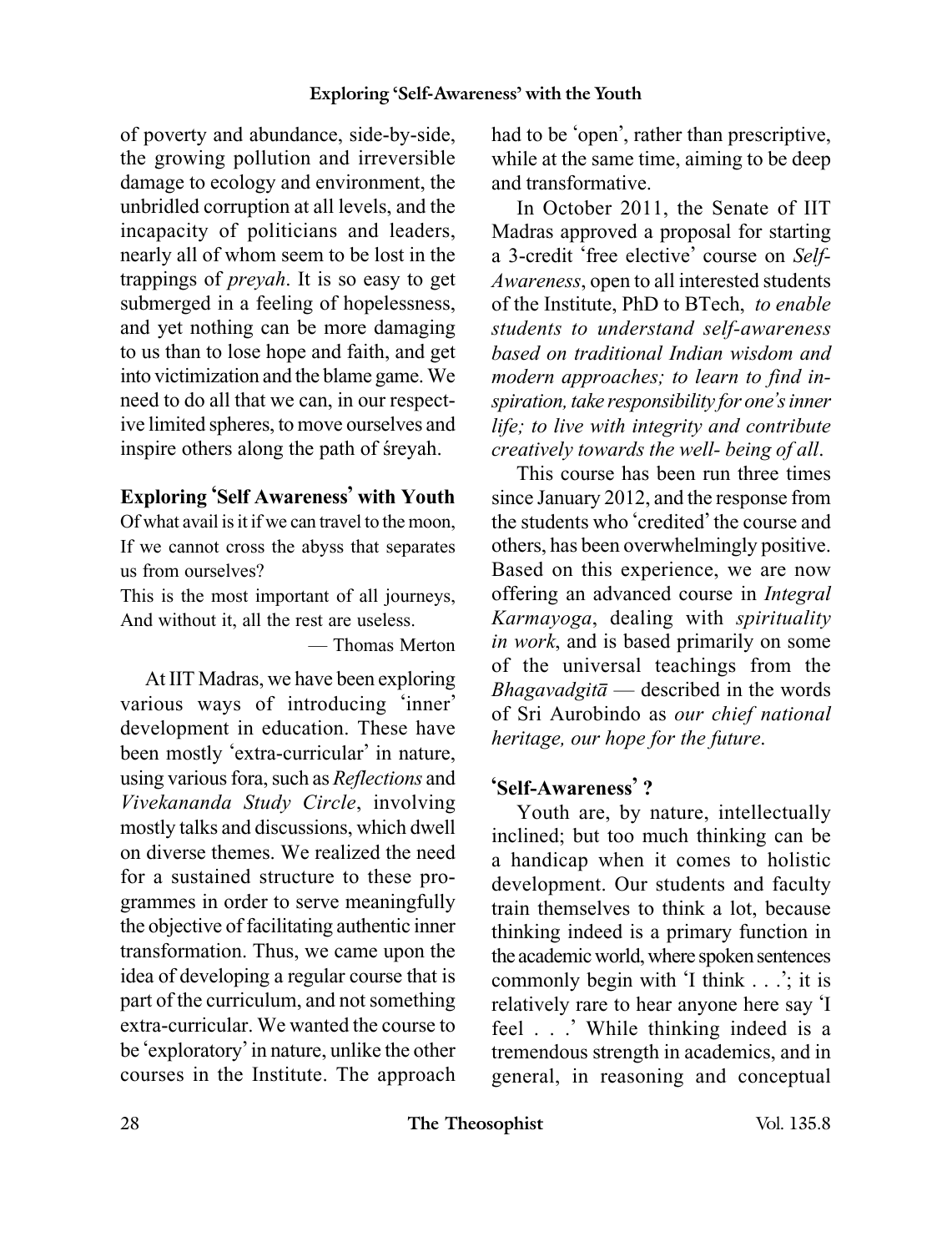ideation, it needs to be supplemented by a healthy development of other human potentials, for holistic and balanced growth.

When we tend to get locked up in our heads, we lose touch with other aspects of our being. We even often forget, or rather lose awareness of the fact, that we have physical bodies that are capable of *sensing*, which is different from *thinking*. The body is an excellent sensor that can reveal truths about ourselves, which our minds tend to ignore, hide or lie about. We also have *desires* of various kinds, which are distinctly different from thoughts, and which are the driving force of *preyah*. It is very necessary to recognize their existence and to deal with them wisely. Otherwise, they tend to catch us unawares, often demanding immediate gratification, and capable of causing much anguish, anxiety and confusion. When the cravings are strong, they persuade and overwhelm our mental will into submission, and our thoughts end up serving our desires, often unconsciously, compelling us to rationalize or justify them, or else, making us feeling guilty. Desires also commonly manifest in a negative sense — when things 'go wrong' and people behave in a manner contrary to our expectations, and we lack the capability and the wisdom of *sreyah* to deal effectively with the consequent anguish, anger and confusion.

In addition to sensations and desires, there are *emotions* that speak another language — different from the language of thoughts — that we need to be aware of and to understand. They have their

own intelligence, and are especially valuable in developing our relationships with others and the environment. Love, empathy, care and compassion are imperative for our individual and collective wellbeing; thinking cannot develop these. Finally, there are *intuitions* of various kind that transcend the realm of thoughts, and emerge from a much wider spectrum of consciousness that is normally not accessible to most people. Such intuitions can emerge either from the spiritual depths of our hearts or from the wideness above. They are trans-rational and provide a true holistic perspective, yielding unity and synthesis, which is very different from the analytical methods of the thinking mind. When these intuitions emerge in an enduring manner from the heart, they provide for a true compass in life, clearly pointing towards one's life purpose. Thus, paradoxically, the path of *sreyah* leads us not only towards unity and universality, but also well developed individuality. The individual purpose of life must necessarily be in alignment with a universal or cosmic purpose of creation, which according to the wisdom traditions, is towards manifesting truth, beauty and goodness and the evolution of consciousness.

For healthy conscious living it is therefore necessary to (i) be fully aware of all that happens in our field of consciousness, (ii) to gain growing awareness of one's life purpose aligned in the path of sreyah, (iii) to be aware when we fall into dysfunction and misalignment, and (iv) to take full responsibility for our inner responses and external behaviour and thereby strive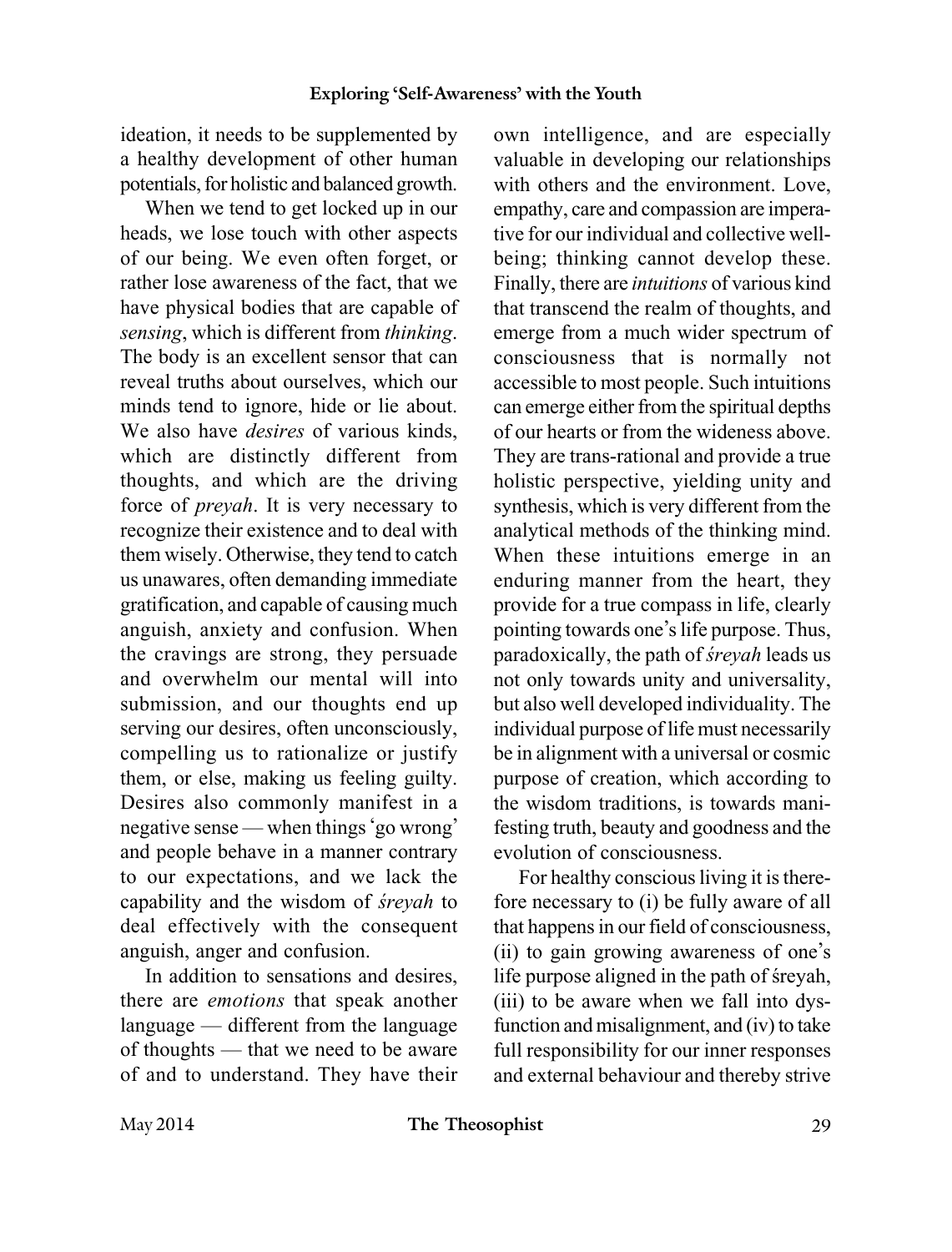for correction and development of our potentials to their fullness. Self-awareness is a powerful means to facilitate such inner transformation and development.

In the 'self-awareness' course we find participants struggling initially to appreciate the manifold nature of their inner being. Compulsive thinking is second nature to them, but they realize that even their thinking skills need to improve significantly. They discover that much of the relentless mental activity is nonproductive and dissipative in nature. The overworked mind tends to behave like a computer that cannot be turned off; there are too many 'programs', mostly hidden, working unnecessarily in the back-ground, dissipating a lot of energy continuously. Besides draining energy, the mental noise induces stress and fatigue, and when there is a real need to do some hard concentrated thinking, the system often 'hangs'.

This obsession with thinking is a widely prevalent disease in modern times. It is truly a disease, because it puts us *ill at ease* — something that we are sometimes dimly aware of. To be able to get free, even temporarily, from this imprisonment — being 'locked up' in our heads — can indeed feel liberating.

#### **Freedom, Delight and Awareness**

One may be surrounded by great beauty, by mountains and fields and rivers. But unless one is alive to it all, one might just as well be dead.

— Jiddu Krishnamurti

It is ironical that even while living amidst the beautiful sylvan surroundings

at IIT Madras, the vast majority of students seem to move about, completely *unaware* of the immediate *presence* of wondrous and alive Nature all around us. We remain locked up in our respective narrow mental worlds, and not necessarily engaged in solving brilliantly the many technological problems of the world! In fact, if only we were *aware*, we would quickly discover that most of our mental activity is random and unfocussed, often revolving endlessly around routine chores or petty concerns and anxieties.

Participants are pleasantly taken by surprise when we shift outdoors for some of our 'Self-Awareness' studies — under the shade of a beautiful banyan tree. They are even more surprised when we talk about the importance of *doing nothing*, of just *being*, simply *aware*, of being *centred*. All that they have to do is to pay quiet attention, and be keenly aware of all that they experience. This often turns out to be a collective transformational experience.

For example, with eyes closed, we learn together to listen to and enjoy the sounds of Nature — the rustling of leaves in the breeze, the orchestra of crickets, the full-throated song of a bird or the chirping of a squirrel, interspersed with the sounds of human activity and the buzz of vehicular movements. Every sound has its own special note, eventually receding into the background. In the absence of mental noise, all these natural occurrences sound truly wonderful. We feel an immediate sense of release from our habitual, narrow and constricted sense of awareness and self-identity 'stuck in the head' and find ourselves in a vast unbounded expanse

30 **The Theosophist** Vol. 135.8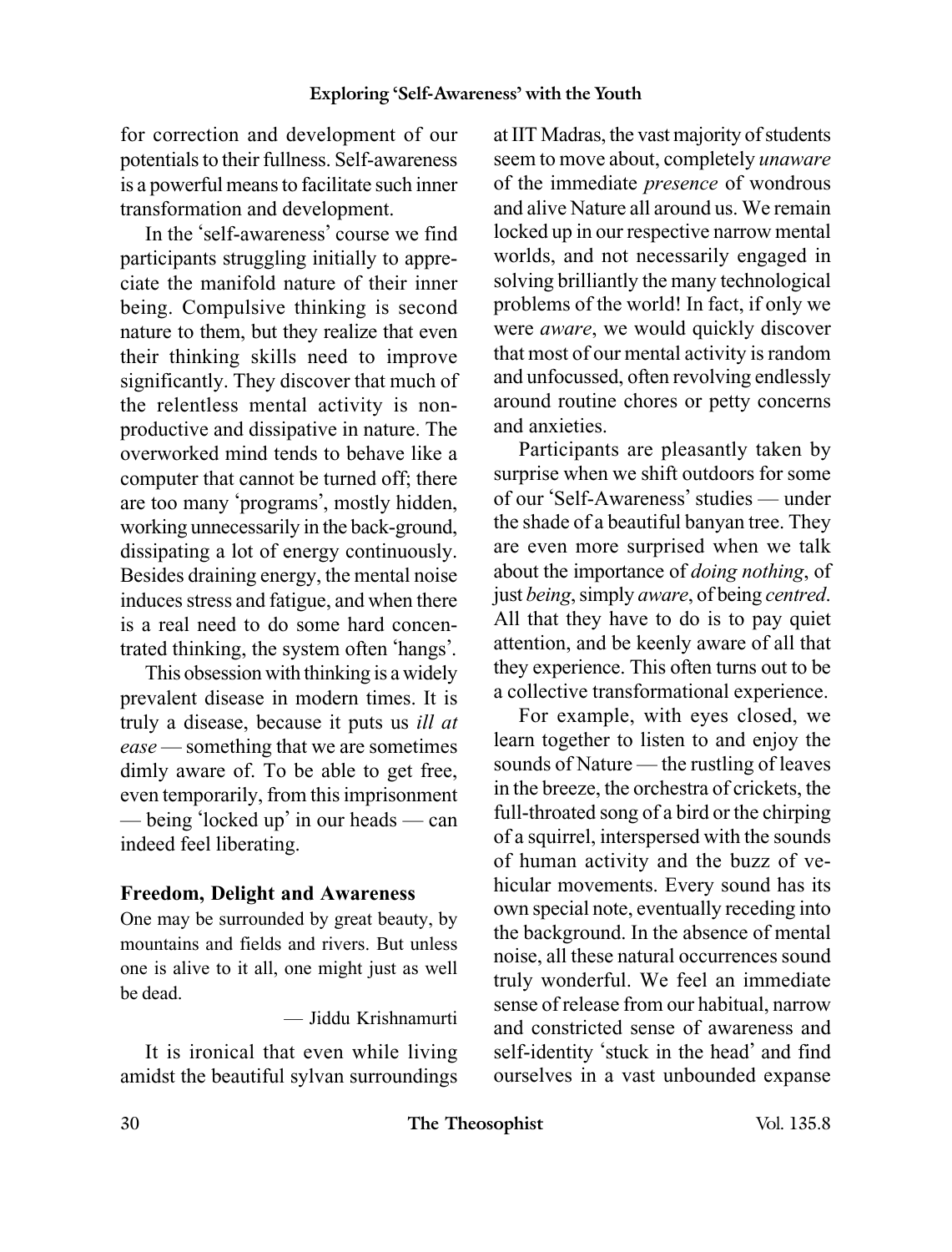of delightful awareness. In that vast field of awareness, we remain attentive and present, clearly aware — not only of various objects (such as sounds) that come and go naturally — but, more importantly, of the vast stillness and silence from which they all emerge and into which they dis-appear. Then, there is only that unbounded stillness, *pure awareness*. The worries and anxieties that plague us routinely then appear to be remote, petty and insignificant.

Participants begin to find value in such simple, yet profound, states of being. We try to expose them to various kinds of simple exercises in awareness. For example, sitting together, we sometimes try to reawaken our own experience of the world in our infancy. Everything — from a little ant to a huge tree — appears to be so fascinating, so wondrous, so alive, so mysterious, so delightful!

It is so important — so very important — to experience this daily! The naturally beautiful and harmonious surroundings in the 640-acre forest at IIT Madras, where we live and work, offers us the perfect ambience for this. We make use of the gift of sensory perception — the very same senses that can trap us in *preyah* for something sublime, filled with authentic well-being, beauty and harmony, that constitute the very nature of *sreyah*. How wonderful it would be, if we could learn to soak ourselves in this Spirit, and remain 'centred' in such awareness most often, anywhere, even in the midst of the hustle and bustle of daily life!

Through such awareness, we discover

that we have the freedom and objectivity to look closely at any 'object' that arises in the vast field of our awareness. Not only does the magnificent forest around us, or the starry night sky with lazily floating white clouds, that suddenly come alive in our awareness, but an entire inner landscape of sensations, impulses, desires, emotions, thoughts and intuitions that also come alive in us.

Such awareness helps us to pay focused attention to the reality of the present. It helps us meet our purpose — any task that needs to be done — most effectively. It also can have a profoundly positive influence on others, as for example, when we learn to listen whole-heartedly. Indeed, without such centred awareness of the present, we tend to remain distracted, and life tends to become more hurried, stressful, and often devoid of meaning and delight.

#### **Delight at Work**

For who could live or breathe if there were not this Delight of existence as the ether in which we dwell? From Delight all these being are born, by Delight they exist and grow, to Delight they return.

— Taittriyopanisad

Delight (ânanda), unfortunately, is not something we experience frequently, and the students know this only too well. It is necessary for all of us to find delight in the work that we do and in the relationships that we have.

There is an instructive story about two extreme attitudes to work that we discuss with our students on the theme of delight in work.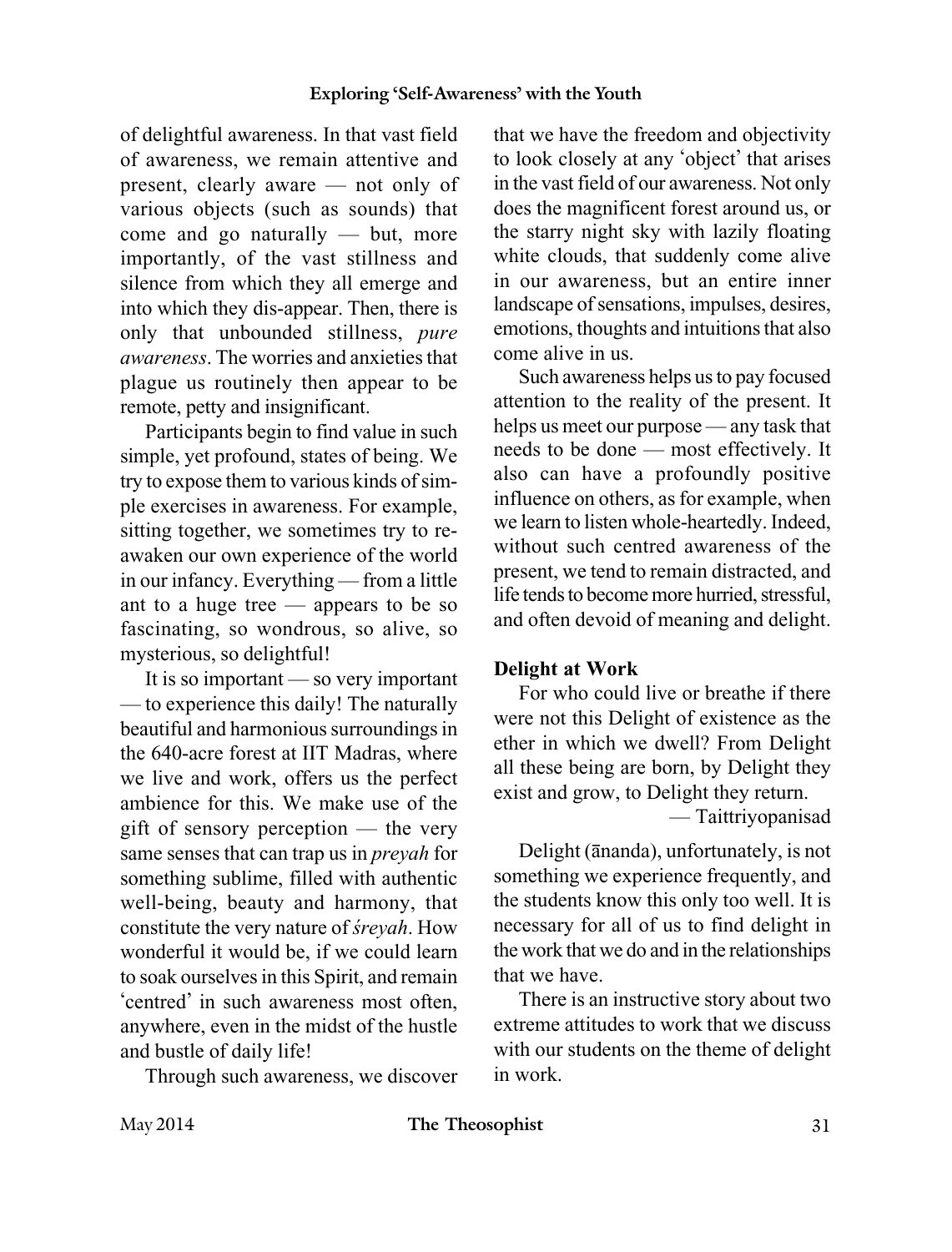Once upon a time, during the construction of the Taj Mahal — a magnificent monument made of marble — someone, observing the labourers at work, asked one of them, 'What are you doing?' The labourer, who seemed to be mechanically engaged in cutting the marble stone, barely looked up, and mumbled, 'Can't you see? I'm cutting stone'. The visitor walked down the line of workers, and paused in front of another labourer, who seemed to be different from the others. This worker had a sparkle in his eyes. He would occasionally pause, look up, as if reflecting deeply on something, and when he put his chisel against the stone, he did so with great skill, enthusiasm and delight. When he saw the visitor pausing in front of him, he gave a gentle smile. When the visitor posed to him the same question, 'What are you doing?', his reply was: 'I'm building the Taj Mahal!'

This story of the two stone-cutters is deeply meaningful and exemplifies the difference between whole-hearted and half-hearted engagement at work. The vast majority of people — nine out of every ten, according to the estimates offered by our students — seem to belong to the halfhearted category. Indeed, this is also testified by Stephen Covey in his book *The 8th Habit* based on several decades of research, conducted worldwide:

Despite all our progress and technological development, most people are not thriving in the organizations they work for. They are neither fulfilled nor excited. They are frustrated. They have no clear vision. They are bogged down and distracted. They don't feel they can improve much.

Surely, this is not a healthy way to live life. It shows clearly that our potentials remain tremendously unutilized, and that we live uninspired lives. Often, this happens because we are not doing the jobs we are meant to do. We are simply doing things because others said it is important to do so, or because we believe it is required for our survival. Such work is either uninteresting or involves much struggle. It is only on rare occasion that we find work that is delightful and rather effortless and perfect. In such rare moments, we feel as though we are part of a 'flow' and some mysterious higher force is at work through our being. How wonderful life would be if these moments enter into our lives more frequently. This requires us to identify our life purpose — the very purpose for which we have been born. Throughout the course, we encour-age students to discover those activities that bring them delight and with which they resonate and from which they feel a profound sense of fulfilment — something that the usual motivations of *preyah*, such as money and fame, cannot grant.

Our course on 'Self-Awareness' is exploratory in nature. It has many elements, all of which are aimed at inner transformation for authentic and fulfilling living. The participants need to look experientially into their own selves, and their understanding is reflected in the many assignments that they are required to do. They are also exposed to useful breathing and meditation techniques monitoring the physiological effects of